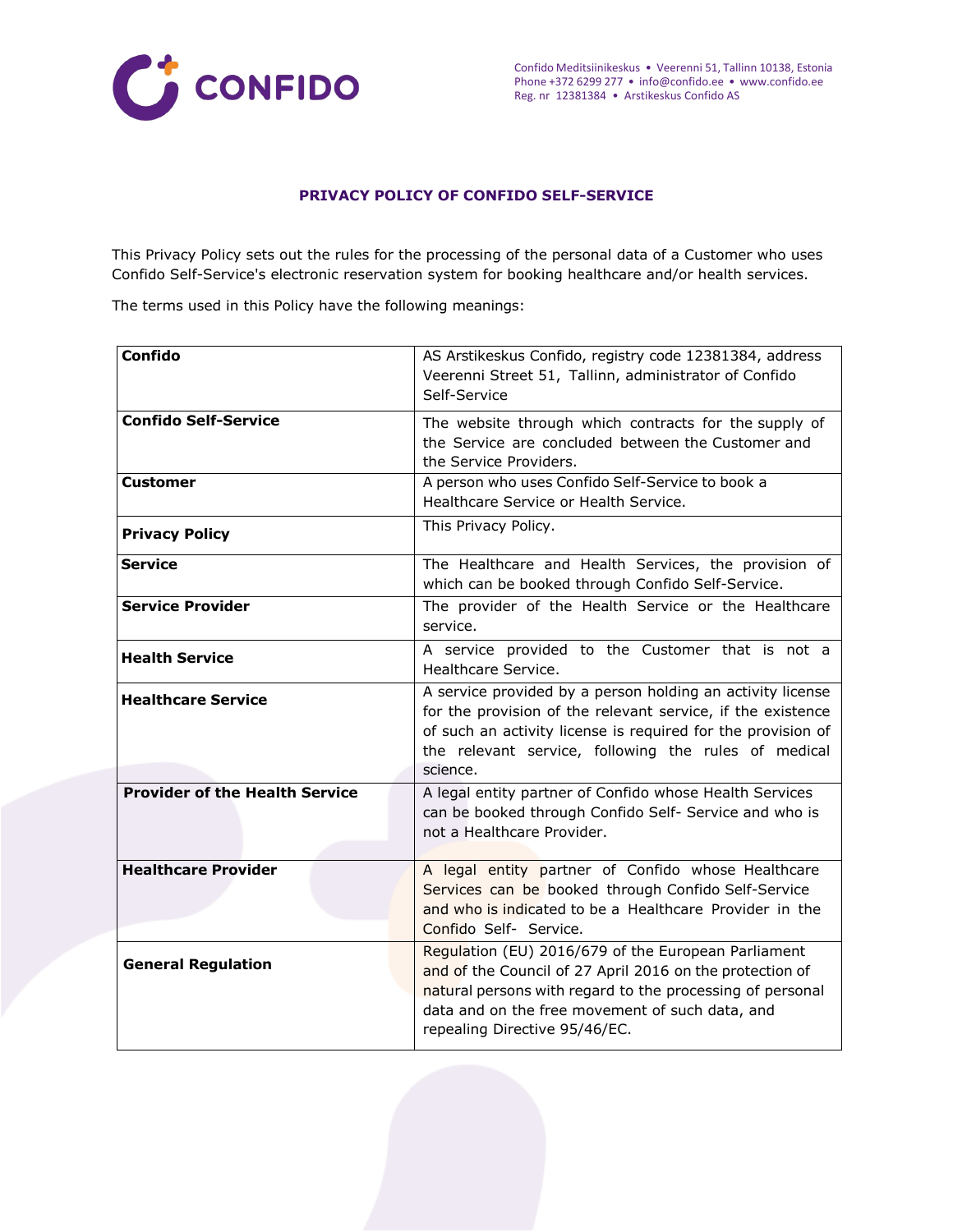

#### **1. ROLE OF CONFIDO IN THE PROCESSING OF PERSONAL DATA**

Confido determines the purposes and means of processing the Customer's personal data when arranging a booking through Confido Self-Service and is therefore considered the controller of the Customer's personal data within the meaning of the General Regulation.

Both Confido and the Service Provider are independent controllers of the processing of the Customer's personal data within the meaning of the General Regulation. Confido is liable for the processing of data that Confido receives from the Customer through Confido Self-Service and the Service Provider is liable for the processing of data that the Service Provider receives when providing the Service to the Customer.

If it is necessary to process the Customer's data concerning health in order to book the Healthcare Service, the Healthcare Provider notifies Confido of the need to collect such data, in which case Confido processes the Customer's data concerning health on the basis of the Healthcare Provider's authorisation and instructions.

#### **2. PERSONAL DATA COLLECTED**

| <b>Identification</b><br>data         | Given name and surname, personal identification code, residency                                                                                                                                                                                                                                                                                                                                                                                                                                                                                                                         |  |  |
|---------------------------------------|-----------------------------------------------------------------------------------------------------------------------------------------------------------------------------------------------------------------------------------------------------------------------------------------------------------------------------------------------------------------------------------------------------------------------------------------------------------------------------------------------------------------------------------------------------------------------------------------|--|--|
| <b>Contact</b><br><b>information</b>  | Telephone number, address, e-mail address                                                                                                                                                                                                                                                                                                                                                                                                                                                                                                                                               |  |  |
| <b>Booking data</b>                   | Information on the Service Provider, the time of provision of the Service, the<br>place of provision of the Service and the content of the provision of the<br>Service.                                                                                                                                                                                                                                                                                                                                                                                                                 |  |  |
| <b>Data</b><br>concerning<br>health   | Data on the Customer's state of health, including information on the reason the<br>Customer wants to visit the doctor and information on the medicines taken by<br>the Customer. If the provision of the Healthcare Service requires a referral<br>letter, information on the referral letter. In addition, the instructions and quides<br>given to the Customer by Confido, which the Customer undertakes to follow<br>considering the nature of the Service selected by them. The list of data that<br>Confido processes in a specific case depends on the type of Service<br>booked. |  |  |
| <b>Payment</b><br>information         | Information on payment for the Service, information on the existence of a<br>discount code.                                                                                                                                                                                                                                                                                                                                                                                                                                                                                             |  |  |
| <b>Feedback</b><br>and<br>suggestions | Data related to the feedback or suggestions submitted by the Customer or their<br>parent or guardian, including the booking number in connection with which the<br>suggestion or feedback has been submitted, in relation to the time booked with<br>the Service Provider the suggestion or feedback has been submitted for, in<br>relation to the Service the suggestion or feedback has been submitted for or the<br>name of the worker whose activities the feedback has<br>been provided on.                                                                                        |  |  |
| <b>Platform</b><br>information        | Data collected by Confido using the cookies of Confido Self-Service, such as<br>information about the device used to visit the website (model, name, IP<br>address), information about preferences, use of the website.                                                                                                                                                                                                                                                                                                                                                                 |  |  |

Confido processes the following personal data of the Customer through Confido Self-Service: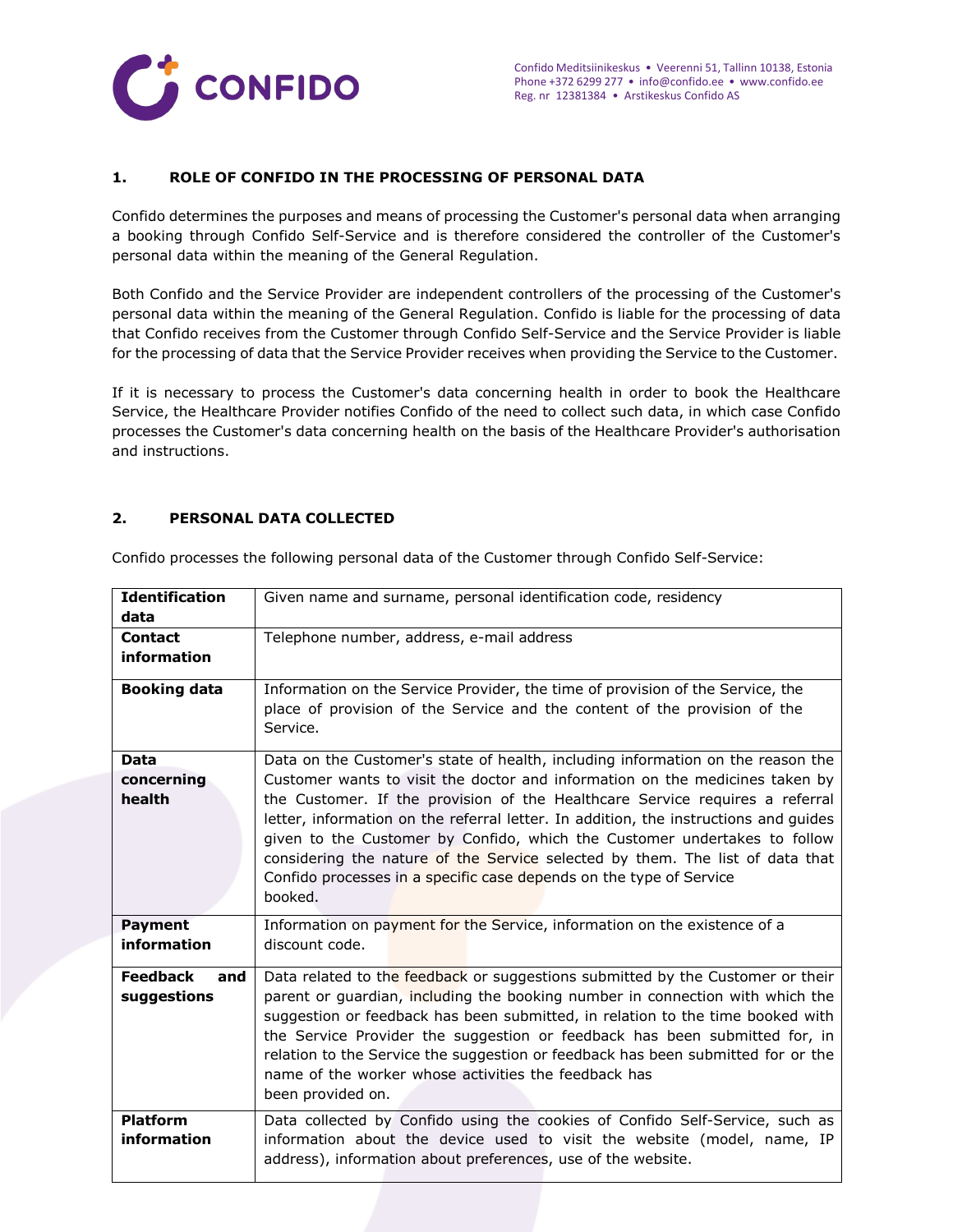

Confido processes personal data about the Customer, which it receives directly from the Customer. Confido does not collect personal data about the Customer from third parties, except to check the data submitted by the Customer in the clinical information system or if the Service is booked by a third party on behalf of the Customer. In the latter case, Confido receives personal data about the Customer from the person booking the Service. By booking the Service, the third party confirms that they have the right or authorisation to submit the Customer's personal data, including health data, to Confido and to book the Service on behalf of the Customer.

Disclosure of personal data to Confido is voluntary, but if the Customer decides not to disclose the data, the Customer cannot book the Services for themselves through Confido Self-Service.

# **3. PURPOSES AND LEGAL BASES FOR PROCESSING PERSONAL DATA**

3.1. Confido processes the Customer's personal data only pursuant to applicable law and for the stated purposes.

| Data sets                  | <b>Purpose</b>                                               | <b>Legal basis</b>                                                 |
|----------------------------|--------------------------------------------------------------|--------------------------------------------------------------------|
| <b>Identification data</b> | To allow the Customer to book the                            | Contract for the provision of the                                  |
|                            | Service with the Service Provider.                           | Booking Service (GDPR art 6                                        |
|                            |                                                              | (1)(b)).                                                           |
| <b>Booking data</b>        | To allow the Customer to book the                            | Contract for the provision of the                                  |
|                            | Service with the Service Provider.                           | Booking Service (GDPR art 6                                        |
|                            |                                                              | (1)(b)).                                                           |
|                            | <b>Contact information</b> To allow the Customer to book the | Contract for the provision of the                                  |
|                            | Service with the Service Provider.                           | Booking Service (GDPR art 6                                        |
|                            |                                                              | (1)(b)).                                                           |
|                            | To contact the Customer, including                           |                                                                    |
|                            | transmission of additional guides and                        | Contract for the provision of the                                  |
|                            | instructions related to the Service.                         | Booking Service (GDPR art 6                                        |
|                            |                                                              | (1)(b)).                                                           |
|                            | To be transferred to databases and                           |                                                                    |
|                            | registers in order to fulfil the                             | Fulfilment of a legal obligation (GDPR                             |
|                            | obligations arising from the legislation                     | art $6(1)(c)$ ).                                                   |
|                            | in force.                                                    |                                                                    |
| <b>Data</b>                | To make sure that the Healthcare                             | An authorisation granted by a<br>Healthcare Provider to ensure the |
| concerning                 | Service can be provided to the                               |                                                                    |
| health                     | Customer.                                                    | performance of a contract for the                                  |
|                            | To ensure the safe provision of the<br>Healthcare Service.   | provision of the Healthcare Service.                               |
|                            |                                                              | Fulfilment of a legal obligation (GDPR                             |
|                            | To be transferred to databases and                           | art $6(1)(c)$ ).                                                   |
|                            | registers in order to fulfil the                             |                                                                    |
|                            | obligations arising from the legislation                     |                                                                    |
|                            | in force.                                                    |                                                                    |
| <b>Payment</b>             | To pay for the Healthcare Service.                           | Contract for the provision of                                      |
| information                |                                                              | the Booking Service (GDPR art 6                                    |
|                            |                                                              | (1)(b)).                                                           |
| <b>Feedback</b>            | To ensure the quality of the                                 | authorisation granted by a<br>An                                   |
|                            | healthcare service.                                          | Healthcare Provider to ensure the                                  |
|                            |                                                              | performance of a legal                                             |
|                            |                                                              | obligation.                                                        |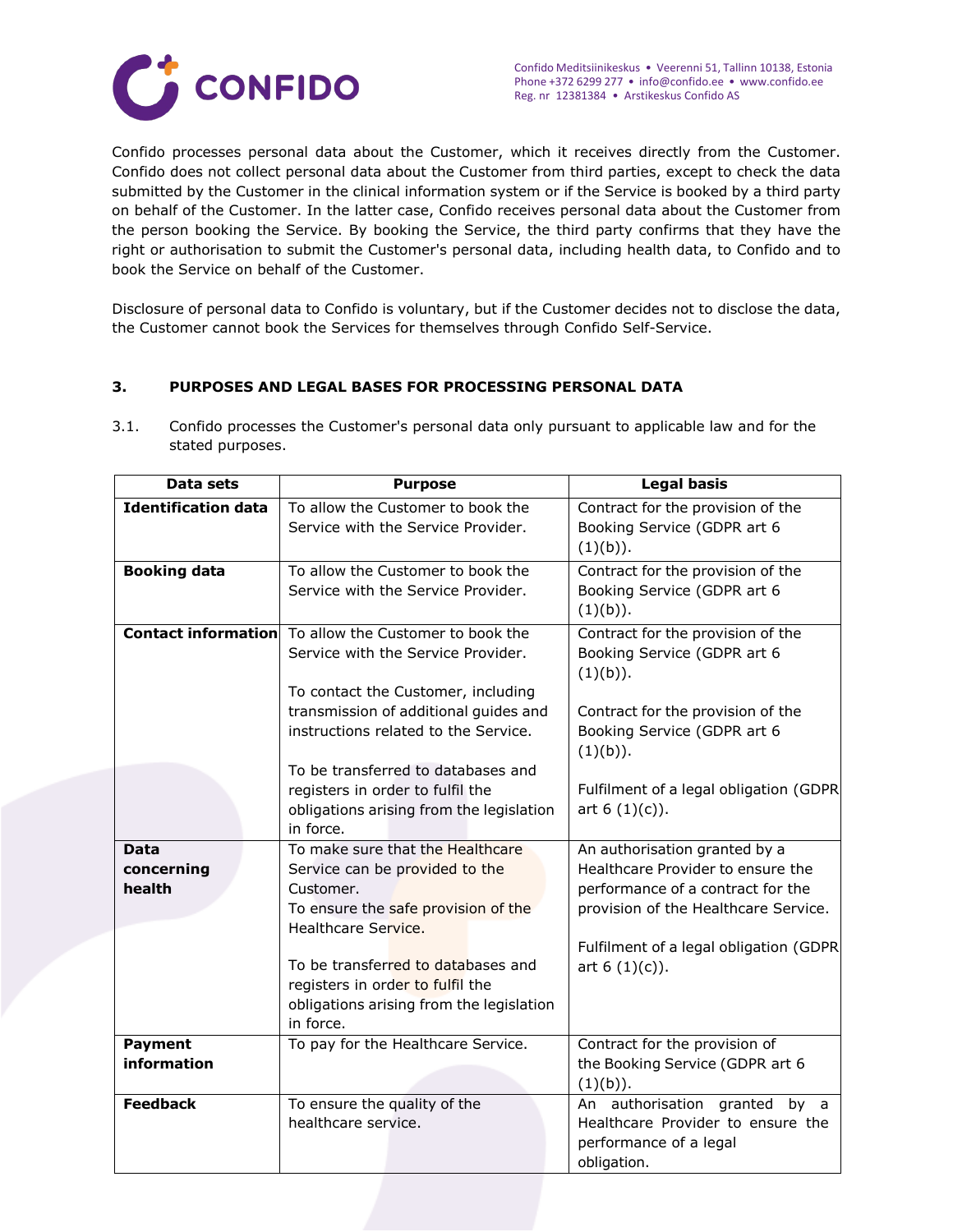

| Confido Self- Service <br>to understand the preference of<br>art $6(1)(f)$ ). |         | <b>Information from the</b> $\vert$ To perform website analytics in order | Confido's legitimate interest (GDPR |
|-------------------------------------------------------------------------------|---------|---------------------------------------------------------------------------|-------------------------------------|
|                                                                               |         |                                                                           |                                     |
|                                                                               | website | website users and what features                                           |                                     |
| users use on the website.                                                     |         |                                                                           |                                     |

# **4. AUTOMATED DECISION OR PROFILING**

4.1. Confido may process the Customer's personal data for automated decision-making and use automated processing of the Customer's personal data, including profiling and data modelling, to provide services in accordance with the Customer's preferences, set service prices, detect fraud and fraud risk or meet marketing objectives. The Customer has the right to submit their opinion to Confido and to contest the automatic decisions by sending a corresponding notice to the contact details referred to in clause 9 of this Privacy Policy.

# **5. TRANSMISSION OF PERSONAL DATA**

- 5.1. Confido does not transmit personal data to third parties, unless it is necessary for the performance of the contract concluded with the Customer or to ensure the performance of the contract or if the obligation to transmit such data arises from legislation.
- 5.2. When providing a Healthcare Service to the Customer, Confido transmits personal data, including the Customer's health data, to the e-health patient portal information system [www.digilugu.ee,](http://www.digilugu.ee/) the controller of which is Tervise ja Heaolu Infosüsteemide Keskus (registry code 70009770, address Uus-Tatari Street 25, 10134 Tallinn). If such an obligation arises from the applicable legislation, Confido transfers the Customer's personal data to other registers and databases.
- 5.3. Confido transmits the Customer's personal data both to persons who are considered independent controllers in the processing of the Customer's personal data (i.e. the Service Provider selected by the Customer) and to persons who process the Customer's personal data under Confido's authorisation and supervision (e.g. server service providers, payment service provider Maksekeskus AS, IT software developers).
- 5.4. As the processors, Confido uses only those partners who are committed to processing personal data in accordance with these principles of processing personal data and applicable law.

# **6. RETENTION OF PERSONAL DATA**

- 6.1. Confido does not retain Customer's personal data longer than is necessary for the purposes of processing personal data or pursuant to applicable law.
- 6.2. Pursuant to the Accounting Act, we store accounting documents for seven years.
- 6.3. We generally store the data collected for the conclusion of an agreement with the Customer, the longer retention period of which has not been prescribed by applicable law, as long as they are required for the purposes of the contract during the term of the contract or up to three years after expiry of the contract.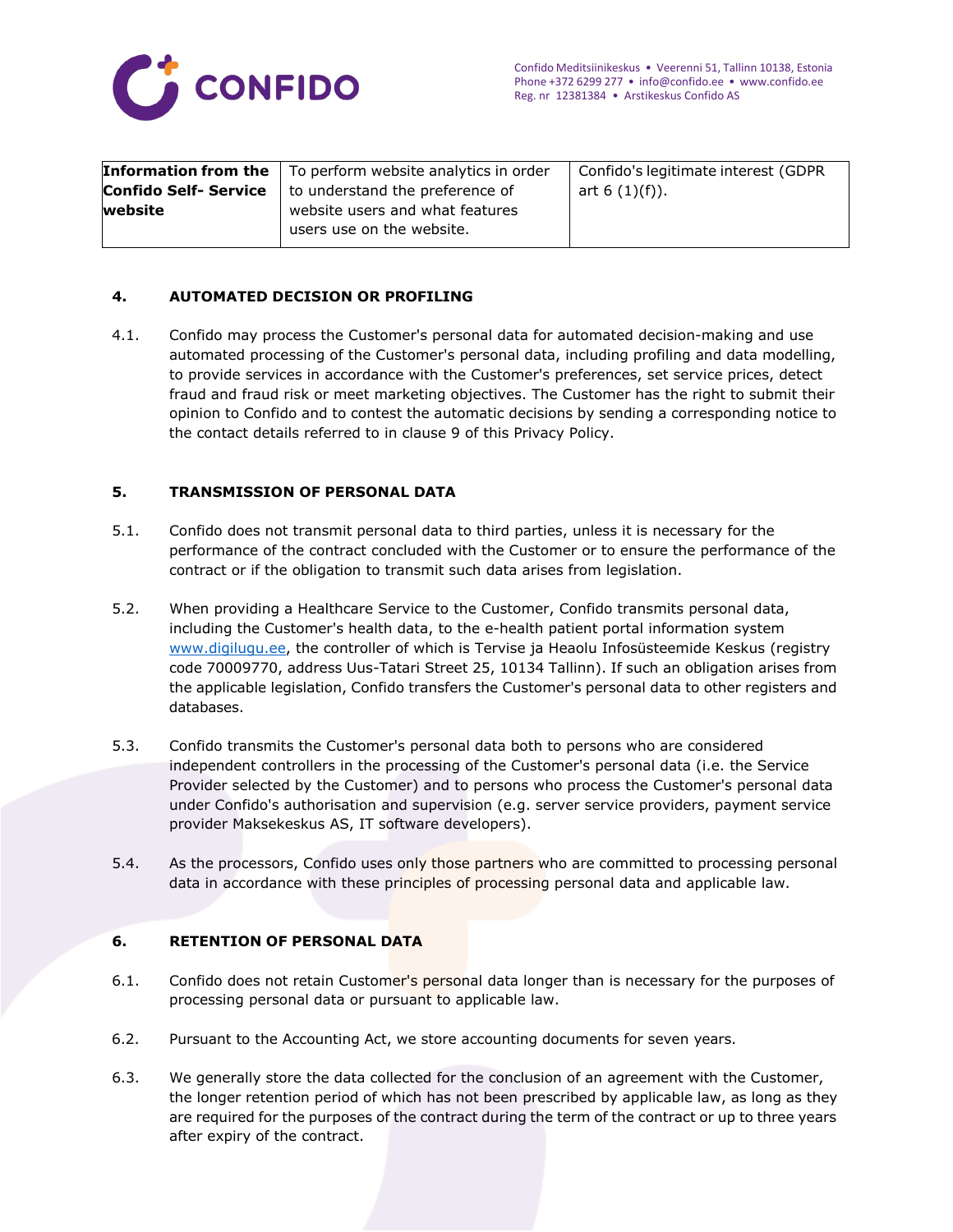

### **7. SECURITY OF PERSONAL DATA**

- 7.1. Confido ensures the security of personal data processing in order to protect personal data against unintentional or unauthorised processing, disclosure or destruction.
- 7.2. Taking into consideration the latest scientific and technological developments, the cost of implementation and the nature, scope, context and purposes of personal data processing as well as the risks of varying likelihood and severity for the rights and freedoms of natural persons posed by the processing, Confido, upon processing of personal data, implements appropriate technical and organisational measures for ensuring the security of personal data.

#### **8. RIGHTS OF THE CUSTOMER**

- 8.1. Upon processing personal data, the Customer has all the rights of a data subject pursuant to applicable law, in addition to the following rights:
	- 8.1.1. **Right of access:** The Customer has the right to ask whether Confido has any of their personal data and to obtain information about the Customer's personal data processed by Confido at any time.
	- 8.1.2. **Right to rectification of personal data:** The Customer has the right to request that Confido specify or rectify their personal data if they are inadequate, incomplete or incorrect.
	- 8.1.3. **Right to object:** The Customer has the right to submit objections to the processing of their personal data by Confido if the use of personal data is based on the legitimate interest of Confido.
	- 8.1.4. **Right to request erasure of personal data:** The Customer has the right to request the erasure of personal data if their personal data is processed with their consent and they have withdrawn their consent.
	- 8.1.5. **Right to restriction of processing:** The Customer has the right to request that Confido restrict the processing of the Customer's personal data based on current legislation, e.g. if Confido no longer needs the Customer's personal data for the purposes of processing or if the Customer has objected to personal data processing.
	- 8.1.6. **Right to withdraw consent for processing:** If the processing of personal data is based on the Customer's consent, the Customer may withdraw their consent to Confido at any time.
	- 8.1.7. **Right to data portability:** The Customer the right to obtain personal data from Confido which they have submitted to Confido and which is processed on the basis of their consent or in order to perform the contract concluded with them, in writing or in a commonly used electronic format, and, if it is technically possible, to request that Confido transmit the data to a third service provider.
	- 8.1.8. **Right to file a complaint:** To file a complaint with the Data Protection Inspectorate or a court in the case of a violation of the Customer's rights.
- 8.2. The Customer's rights related to the processing of personal data listed in this chapter do not include all of their rights. In certain cases, the rights of other data subjects or the legal obligations of Confido may limit the rights of the data subject.
- 8.3. In order to exercise the rights associated with the processing of personal data or to submit applications, the Customer must contact Confido (contact information in clause 9).